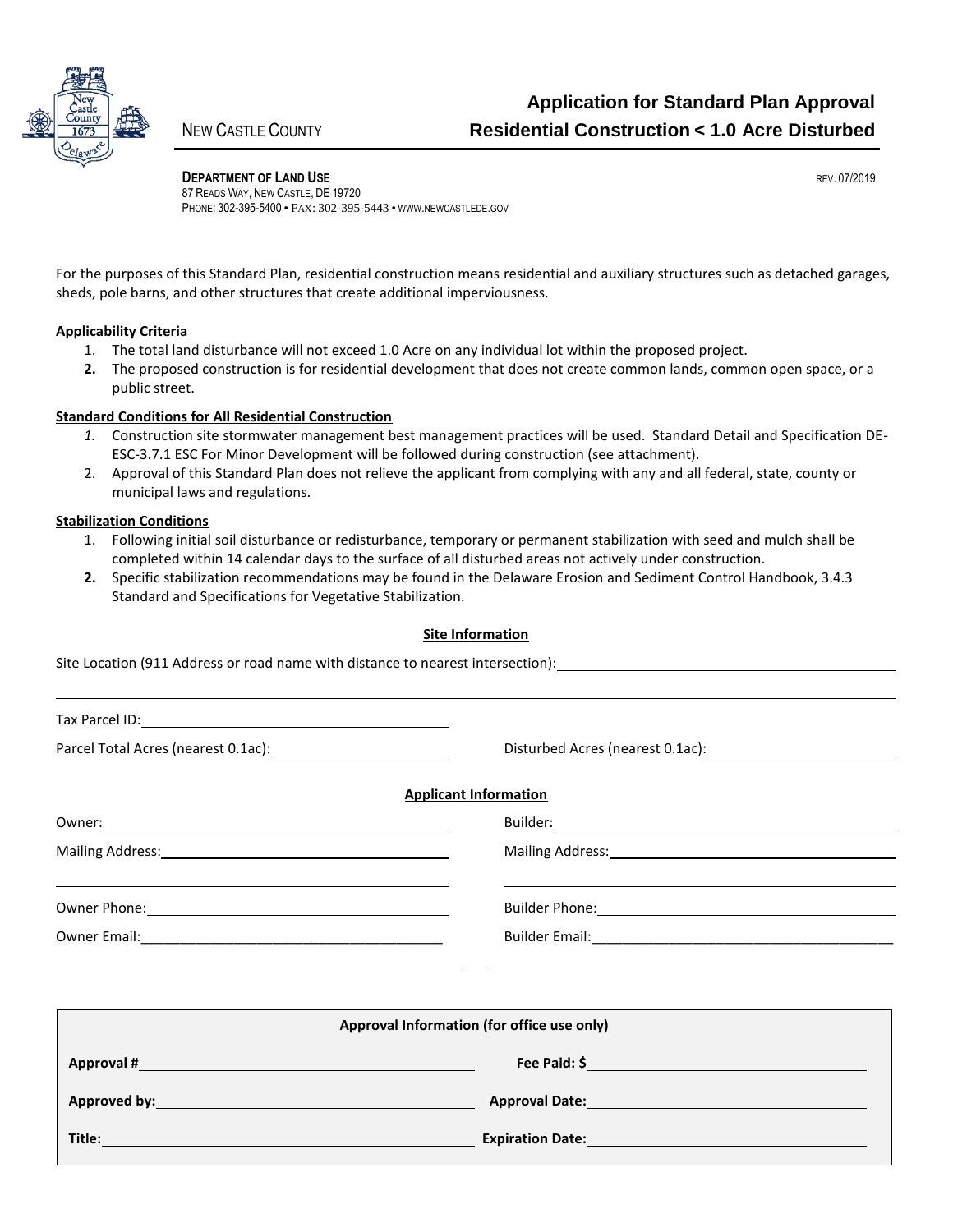**I, the undersigned, certify that the information supplied on this Application for Standard Plan Approval is accurate, the proposed land disturbing activity meets the criteria established, and all conditions of this Standard Plan Approval will be met by the applicant, builder, contractor, and owner during construction and post construction.**

| Applicant Signature:    | Date   |
|-------------------------|--------|
|                         |        |
| Applicant Printed Name: | Title. |

**\*\*\*THIS STANDARD PLAN APPLICATION FORM MUST BE MAINTAINED ON THE SITE AT ALL TIMES DURING CONSTRUCTION\*\*\***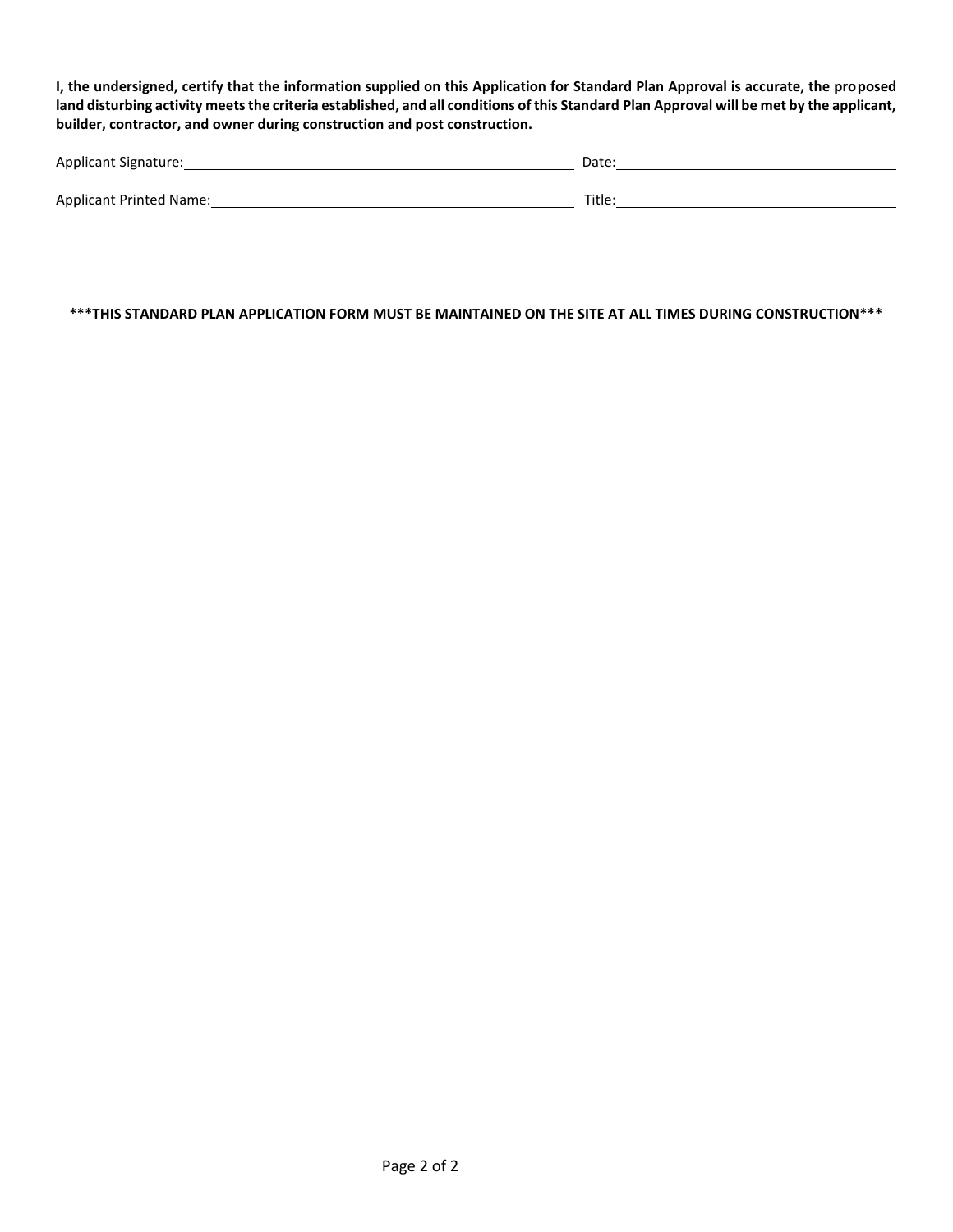